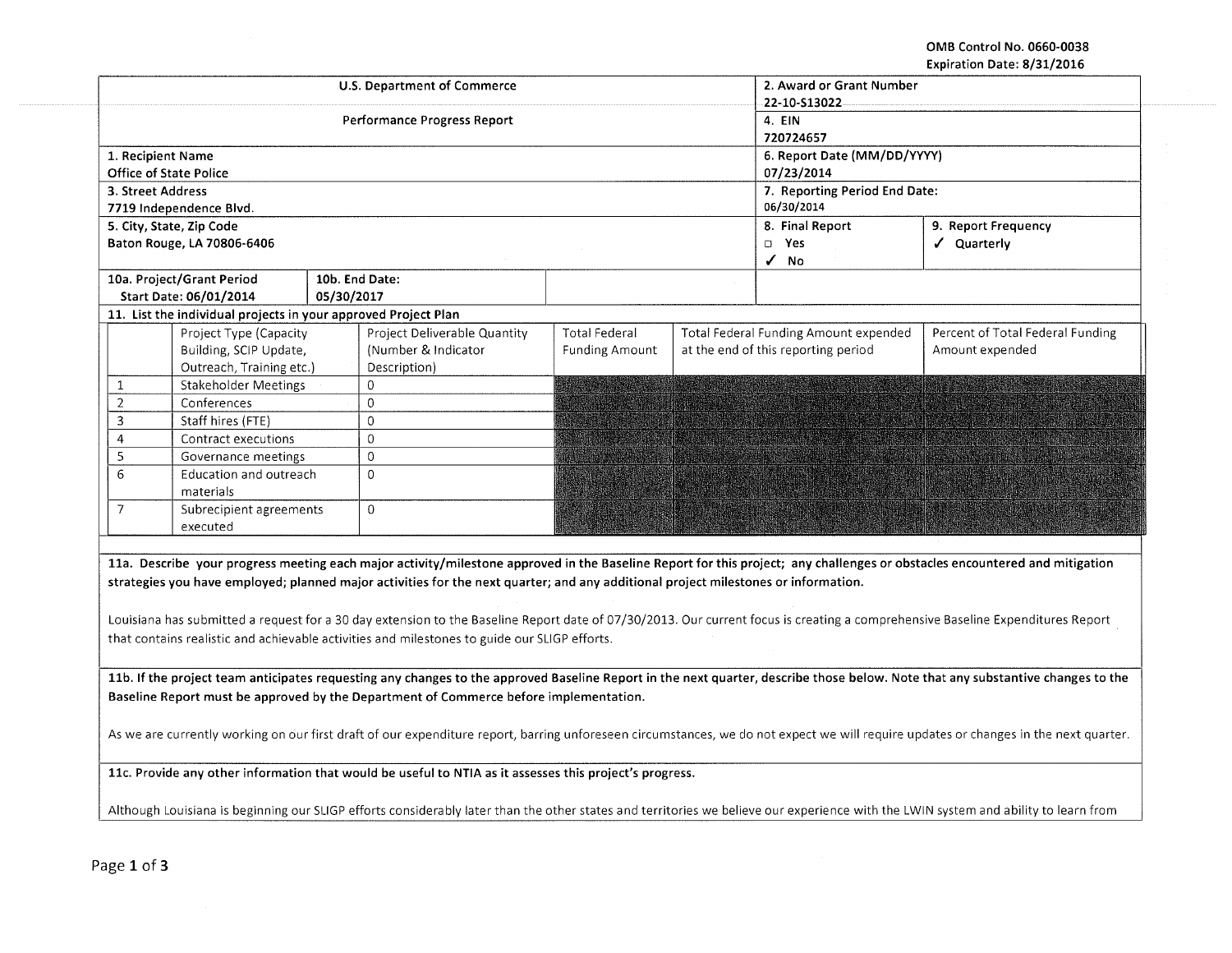other state's efforts will provide us with significant opportunities to "catch up" to the progress of the rest of the grant recipients.

lld. Describe any success stories or best practices you have identified. Please be as specific as possible.

Despite the late start we believe our existing governance body, the Statewide lnteroperability Executive Committee, having already created a "Public Safety Broadband Subcommittee" will prove to be a great asset to our SLIGP program. We plan to leverage the SIEC's existing governance and outreach structures to allow SLIGP to "hit the ground running" focused on outreach, education, and information sharing.

12. Personnel

12a. If the project is not fully staffed, describe how any lack of staffing may impact the project's time line and when the project will be fully staffed.

The project is not fully staffed. We will include staff projections in our Baseline/Expenditure Plan. At this time we are in the process of assigning full time state employees to the SLIGP organizational chart. We expect to begin the process to hire term employees and soliciting contractors to fulfil the grant requirements in Q3, with staffing at full levels in Q4.

12b. Staffing Table

|                      | <b>Job Title</b>                                                                                                                      | FTE %                    |                            |                               |               | Project(s) Assigned |                                                |                                                 | Change                 |
|----------------------|---------------------------------------------------------------------------------------------------------------------------------------|--------------------------|----------------------------|-------------------------------|---------------|---------------------|------------------------------------------------|-------------------------------------------------|------------------------|
|                      |                                                                                                                                       |                          |                            |                               |               |                     |                                                |                                                 |                        |
|                      |                                                                                                                                       |                          |                            | Add Row                       |               | Remove Row          |                                                |                                                 |                        |
|                      | 13. Subcontracts (Vendors and/or Subrecipients)                                                                                       |                          |                            |                               |               |                     |                                                |                                                 |                        |
|                      | 13a. Subcontracts Table - Include all subcontractors. The totals from this table must equal the "Subcontracts Total" in Question 14f. |                          |                            |                               |               |                     |                                                |                                                 |                        |
| Name                 | Subcontract Purpose                                                                                                                   | Type<br>(Vendor/Subrec.) | RFP/RFQ<br>Issued<br>(Y/N) | Contract<br>Executed<br>(Y/N) | Start<br>Date | End<br>Date         | <b>Total Federal</b><br><b>Funds Allocated</b> | <b>Total Matching</b><br><b>Funds Allocated</b> | Project and % Assigned |
|                      |                                                                                                                                       |                          |                            |                               |               |                     |                                                |                                                 |                        |
|                      |                                                                                                                                       |                          |                            | Add Row                       |               | Remove Row          |                                                |                                                 |                        |
|                      | 13b. Describe any challenges encountered with vendors and/or subrecipients.                                                           |                          |                            |                               |               |                     |                                                |                                                 |                        |
|                      | Louisiana has not awarded any grant funds to subrecipients at this time.                                                              |                          |                            |                               |               |                     |                                                |                                                 |                        |
| 14. Budget Worksheet |                                                                                                                                       |                          |                            |                               |               |                     |                                                |                                                 |                        |